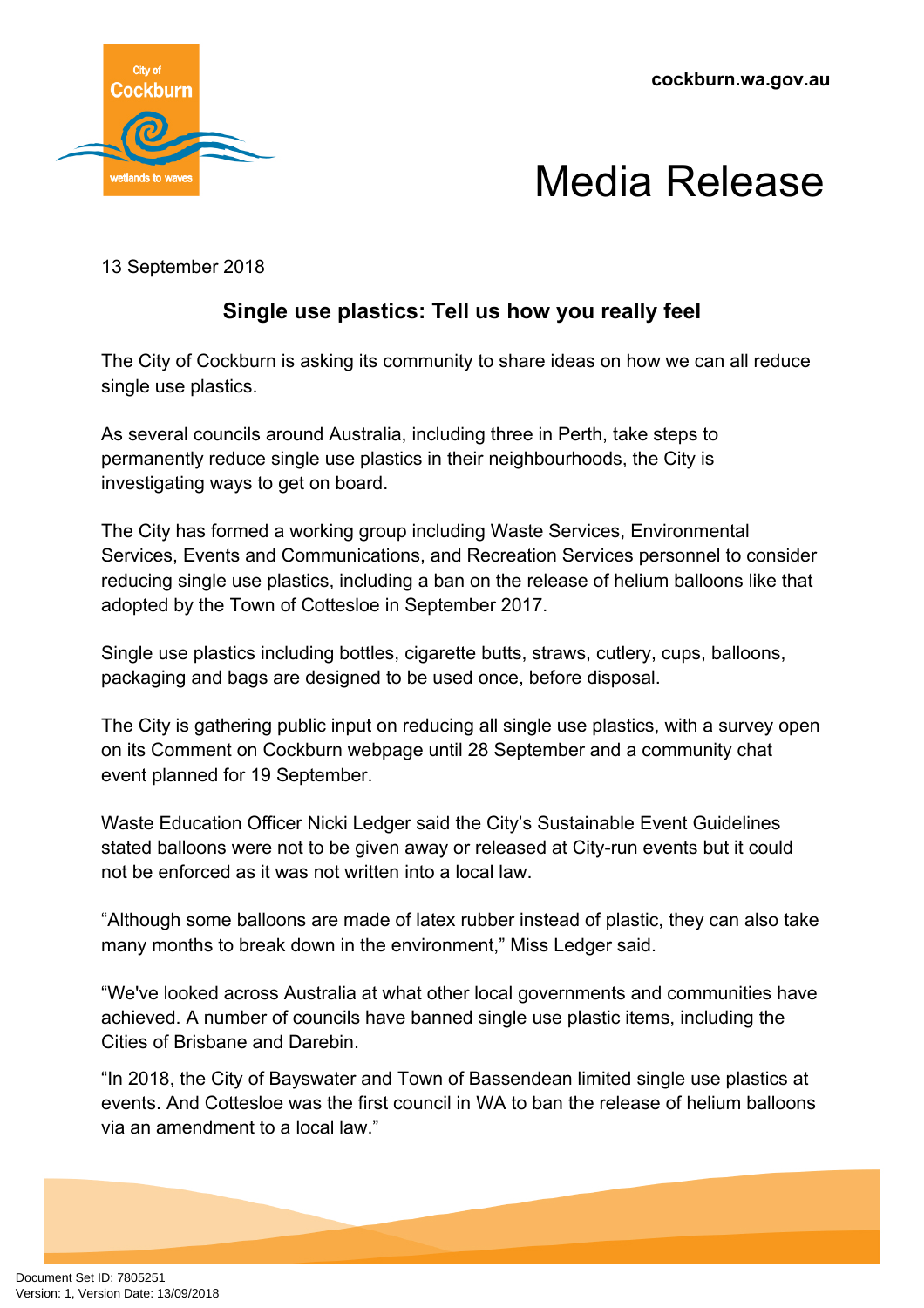**cockburn.wa.gov.au**





If you want to attend the community chat at Last Drop Beeliar 6-7.15pm on Wednesday, 19 September, RSVP by emailing [comment@cockburn.wa.gov.au.](mailto:comment@cockburn.wa.gov.au) Numbers are limited.

To complete the survey, go to [https://comment.cockburn.wa.gov.au/plastics-how-can](https://comment.cockburn.wa.gov.au/plastics-how-can-we-reduce-them)[we-reduce-them](https://comment.cockburn.wa.gov.au/plastics-how-can-we-reduce-them)

DID YOU KNOW

In Western Australia:

- The average household produces about 100kg of plastic waste per year
- Only 3% of plastics are recovered for recycling
- Cigarette butts, drink containers and takeaway food packaging make up 70% of the waste on our beaches
- Drink containers make up 35% of our litter
- Around 5 million plastic bags are littered every year.

Caption (pic below): This haul of single use plastics was collected during a short walk at Woodman Point.